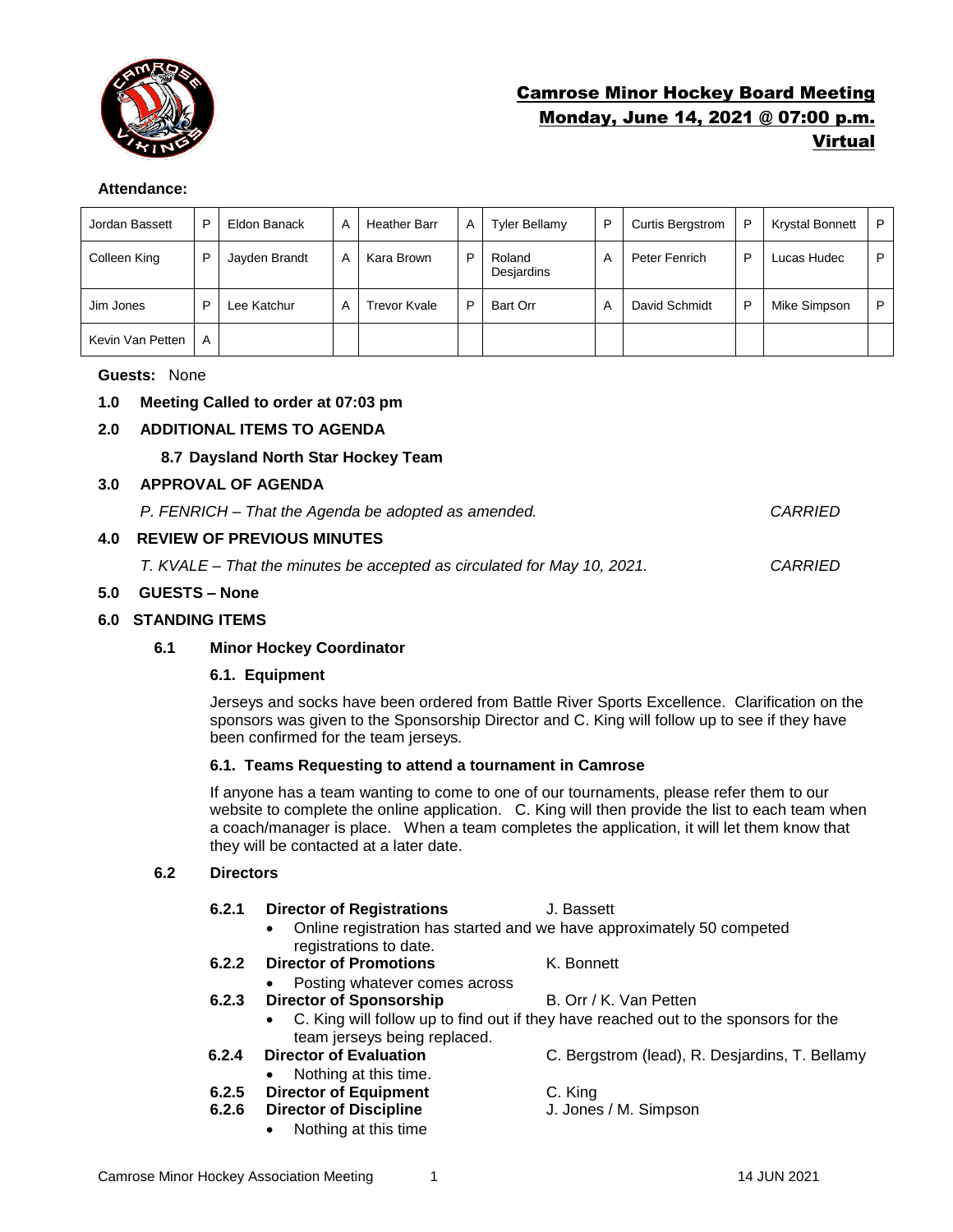- **6.2.7 Director of Rep Team (AA, A, B and Female)** E. Banack / P. Fenrich / D. Sheets
	- Coaching applications received to date sent to E. Banack and J. Brandt. C. King will update the list and resend to everyone
- **6.2.8 Director, Non-Rep Teams** J. Brandt
- **6.2.9 Director, Coach Mentorship T. Kvale**
- Refer to item 7.3
- **6.2.10 Director of U18** D. Sheets
- **6.2.11 Director of U15** L. Katchur
- **6.2.12 Director of U13** J. Jones
- **6.2.13 Director of U11** D. Schmidt / P. Fenrich
- **6.2.14 Director of U9 AND U7** H. Barr / K. Brown
- 
- -
- 
- Email received from parent regarding the possibility of including her daughter that has special needs into a hockey program. Discussion ensued and C. King will clarify with J. Cook if a sledge would be allowed on the ice at the same time as the other players.
- The child would need to be registered to a team in order for insurance needs to be met.
- Family would need to have their own volunteer with her at all times.

### **6.2.15 Director of Female Hockey** E. Banack

Below is a quick synopsis of the RMFHL AGM from last week:

- League is looking to start tiering Thanksgiving weekend with a staggered start, U11 and U15 first week, U13 and U18 the next. Hoping to alleviate some pressure on associations for ice time this way.
- They are looking at cross over games with other leagues and possibly having cross over weekends hosted by various MHA's.
- League would like Associations to keep them apprised of numbers for the coming season so they can mock up schedules. (Would like an update August 1<sup>st</sup> if possible as to how many teams we'd have at each level)
- The schedulers are warning associations that failure to submit ice on time will cost teams home games
- J. Bassett attended the Hockey Alberta meeting and there will be new requirements for the female teams in that they will have to have a female coach on the roster. HA is emphasizing that they would like to promote female coaching and clinics will be available for them. If there is a coed team, it is also recommended to have a female coach on the roster.

#### **6.2.16 Referee In Chief L. Hudec**

- New levels have been developed and information sent out to the registered refs from last season.
- L. Hudec will reach out to the officials to see who is coming back or not. Will also reach out to those that wanted to ref last season but could not register due to COVID.

# **7.0 OLD BUSINESS**

# **7.1 Update from NAI**

• AGM held May 22 and league promises to have an improved schedule so that teams are not travelling so much.

# **7.2 Update to Tim Green Contract Proposal**

- Tim Green provided an update to his proposal with a breakdown of Fall Camps he would be willing to offer.
- Clarification on the U15 group and what the 8 sessions entails required. We would need only one session with regards to Body Checking to be completed prior to tryouts. J. Bassett to ask what the other 7 sessions would entail.
- U18 Junior Prep Camp Request if we could have 2 sessions completed at the start of the season and 2 in the Spring.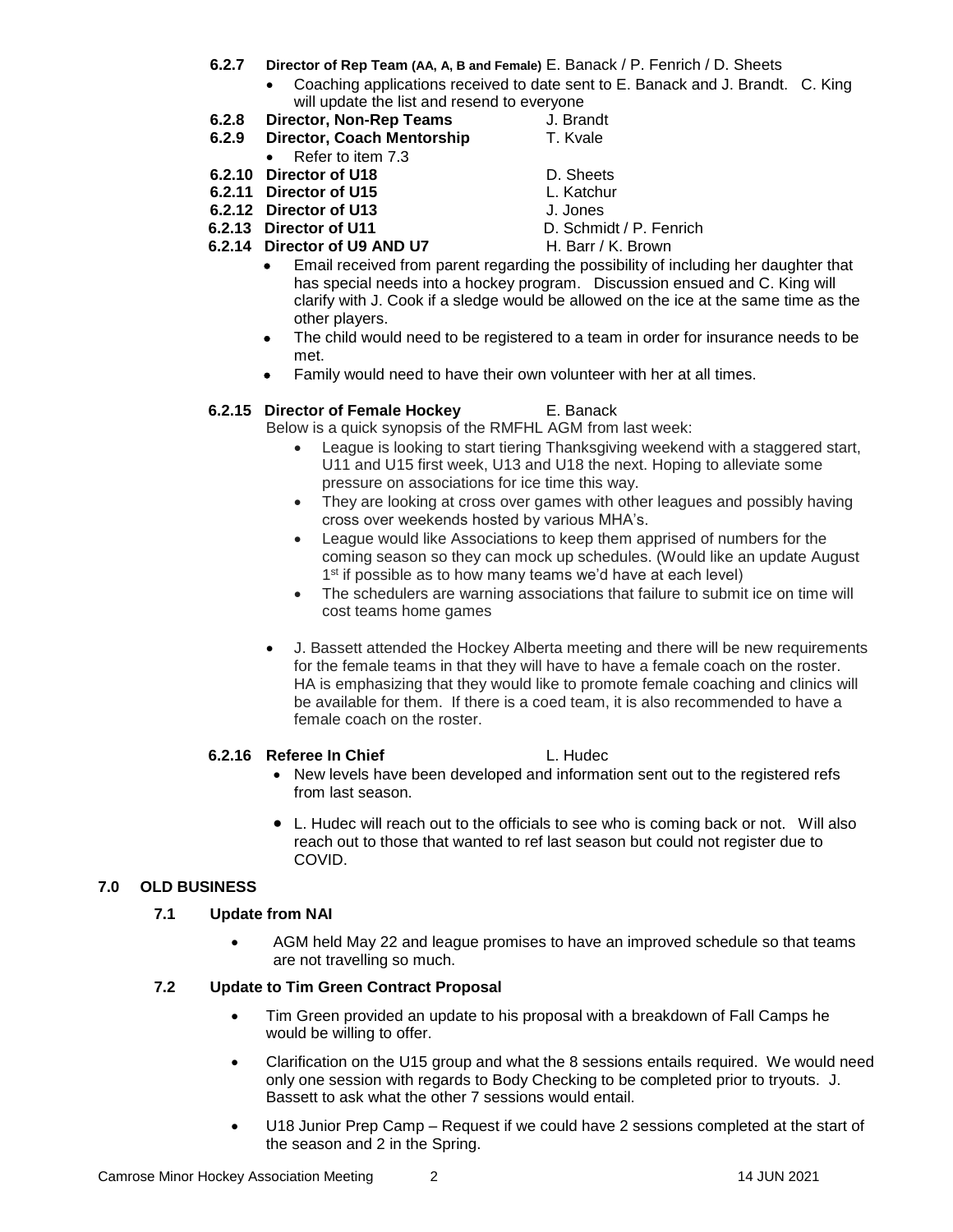- C. King informed Board members that we cannot use the schedule from last season but will need to follow the 2019 schedule which had the tryouts starting after the long weekend. There will be three teams attending evaluation series tournaments in September – U13 AA – September 10 – 18; U18 AA – September 15 – 23 and awaiting the dates for the U16 AA. Dates that T. Green had given as possible dates will not work out at this time.
- C. King will work on a preliminary schedule for J. Cook in order to figure out when they should put in two sheets of ice.
- Will review the revised contract once we determine the tryout schedule and what camps T. Green can complete.

#### **8.0 NEW BUSINESS**

#### **8.1 Head Evaluator**

*C. BERGSTROM – That we offer the Head Evaluator Position to C. Kendall and put into the contract that he is able to discuss with T. Green the evaluation numbers if he so wishes.* 

*CARRIED*

#### **8.2 Online Coaching Applications**

• Tab is on the website for anyone to complete the application. Names will be forwarded to the applicable Directors.

#### **8.3 Notice to Tryout**

• Tab is on the website and once it gets completed, there is a popup screen that will give you the forms that need to be completed for Hockey Alberta.

#### **8.4 Ian Gordon Goaltending Services**

• C. King has reached out to I. Gordon and he is on board with providing his services once again. Dates will be determined with him as soon as possible in order to get information out. CMHA will promote that they have goalie equipment available for those players at the U9 and U11 that may not have any.

#### **8.5 Registration payments**

- Team Snap has been set up to have the payment plan set up into three payments with the first staring July 15 and ending September 15.
- Discussion on what kind of incentive we could possibly do.

*J. Jones – That CMHA advertise that any player registered by July 31, 2021 will be entered into a draw to win back their hockey registration fees for 2021 – 2022. CARRIED*

• C. King will get the ad into the paper to run for a two-week duration advertising for hockey registration and coaches.

#### **8.6 Team Photos**

• C. King will ask if Pro Sports Photography will do it and if so, see if we can get them done earlier or returned before Christmas at least.

#### **8.7 Daysland North Stars**

- J. Cook brought forth information that a team from Daysland would like to move to Camrose and asking for ice. J. Cook will present the following stipulation and he will let CMHA know if the team accepts or not.
	- 5 home games from October 9 December 20 in the Max.

1 home game in January in the Max. Only 1 game instead of their ask for 3 because of the Pinty's Curling event and the Skate Club's weekend event.

Ice time would be a 8:15pm – 11:15pm. 8:15pm warm-up followed by flood and then game time start at 8:45pm.

No guarantee for playoff home games from Feb – mid March. We will work with Minor Hockey to see what is available as the playoff progress.

Practice Wednesday night in the Border Paving 9:30pm start. (Taken from Adult Rec Hockey not CMHA)

No dressing space available in the Max.